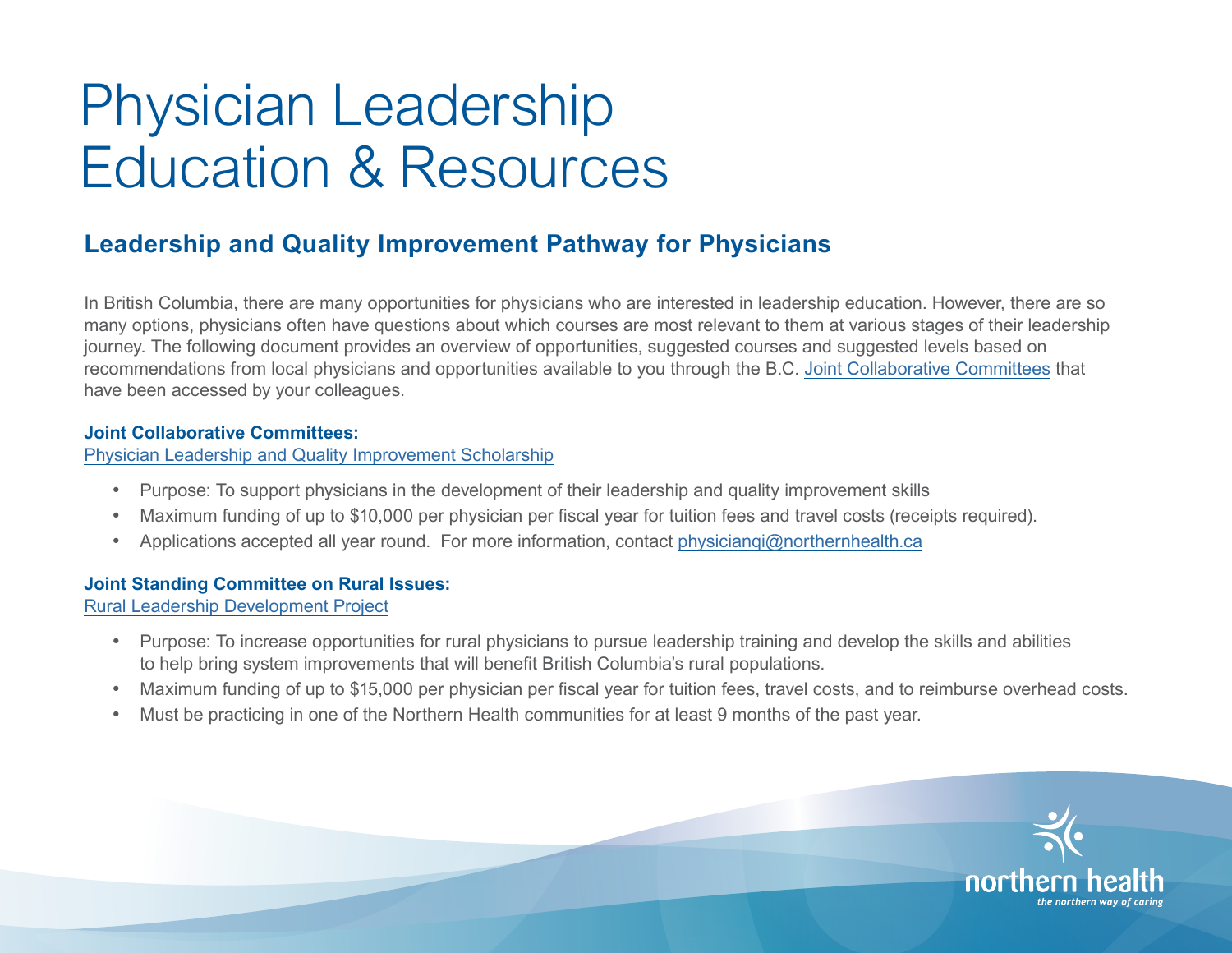Although these levels are highlighted to help provide some advice, they are not pre-requisites and any physician can take these courses at any point in their career.

| <b>Canadian Society of Physician Leaders: Annual Conference</b>                                                                                                                                                                                                                                                                                          |  |  |
|----------------------------------------------------------------------------------------------------------------------------------------------------------------------------------------------------------------------------------------------------------------------------------------------------------------------------------------------------------|--|--|
|                                                                                                                                                                                                                                                                                                                                                          |  |  |
| Annual Quality Forum & Joint Collaborative Committees Pre-Forum: BC Patient Safety Quality Council                                                                                                                                                                                                                                                       |  |  |
|                                                                                                                                                                                                                                                                                                                                                          |  |  |
| Institute for Health Care Improvement (IHI): Annual National Forum on Quality Improvement                                                                                                                                                                                                                                                                |  |  |
|                                                                                                                                                                                                                                                                                                                                                          |  |  |
| <b>Canadian Medical Association (CMA) Joule:</b><br>Personal Leadership: Identifying your Core Values & Vision<br>Leadership Begins with Self Awareness                                                                                                                                                                                                  |  |  |
|                                                                                                                                                                                                                                                                                                                                                          |  |  |
| <b>Northern Health Physician Quality Improvement:</b><br>Available free at varying times throughout the year contact physiciangi@northernhealth.ca<br>Introduction &/or Foundations of Quality Improvement<br><b>Emergency Room Simulation (Yellow Belt)</b><br>Intermediate Quality Improvement (Green Belt) &/or Advanced Quality Improvement training |  |  |
|                                                                                                                                                                                                                                                                                                                                                          |  |  |
| <b>BC Patient Safety Quality Council: Quality Academy</b>                                                                                                                                                                                                                                                                                                |  |  |

- [Crucial Conversations](https://joulecma.ca/learn/crucial-conversations)
- **[Engaging Others](https://joulecma.ca/learn/engaging-others)**
- [Managing Disruptive Behaviour](https://shop.cma.ca/products/00002020)
- [Managing People Effectively](https://shop.cma.ca/products/00001980)
- **[Facilitating Meetings](https://shop.cma.ca/products/00002253)**
- **[Conflict Management and Negotiation](https://shop.cma.ca/products/00001981)**
- **[Leading Change](https://joulecma.ca/learn/leading-change)**
- **[Coaching for Excellence](https://shop.cma.ca/products/00002741)**

- [Just Culture](https://saegis.solutions/en/programs/details/01t4100000438dGAAQ)
- [Communicating Unexpected Outcomes: Leader Masterclass](https://saegis.solutions/en/programs/details/01t41000005AmdEAAS)
- [Strategies for Managing Unprofessional Behaviour](https://saegis.solutions/en/programs/details/01t41000003u3q7AAA)

**Canadian Medical Protective Association:** [Physician Leaders sessions](https://www.cmpa-acpm.ca/en/education-events/request-an-educational-session) (done for a group of 20 CMPA members free of charge by CMPA)

**Canadian College of Health Leaders:** [BC Health Leaders](https://cchl-ccls.ca/site/events/bchlc)  **[Conference](https://cchl-ccls.ca/site/events/bchlc)** 

**General Practice Services Committee:** [Leadership and Management Development Program](http://www.gpscbc.ca/what-we-do/divisions/leadership-and-management-development-program)

## **Institute for Health Care Improvement (IHI):**  [Open School](http://app.ihi.org/lmsspa/#/6cb1c614-884b-43ef-9abd-d90849f183d4) Online Modules

Contact for free access funded through Specialist Services Committee [physicianqi@northernhealth.ca](mailto:physicianqi%40northernhealth.ca?subject=)

**Canadian Society of Physician Leaders:** [Annual Conference Pre-Conference Skill Workshops](https://physicianleaders.ca/)

**CMA Joule:** [Physician Leadership Institute \(PLI\) certificate](https://joulecma.ca/learn/certification)

**CMA Joule courses:** 

#### **UBC Sauder Business School:**

[Physician Leadership Program](https://www.theglobeandmail.com/ellipsis-preview/HDW2JKR2MJHRNMY3NQMETDRVZM/). A formal nomination is required.

Contact [physicianqi@northernhealth.ca](mailto:physicianqi%40northernhealth.ca?subject=) for more information

**CMA Joule course:** [Dollars to Sense](https://joulecma.ca/learn/dollars-and-sense)

#### **Saegis courses:**

**Royal Roads:** 

[Master of Arts in Leadership, Health](https://www.royalroads.ca/prospective-students/master-arts-leadership/master-arts-leadership-health) [Graduate Certificate](http://www.royalroads.ca/prospective-students/graduate-certificate-leadership) [in Leadership](http://www.royalroads.ca/prospective-students/graduate-certificate-leadership)

> **CMA Joule:** [Social Systems Leadership:](https://shop.cma.ca/collections/face-to-face-courses/products/2557)  [Thriving in Complexity](https://shop.cma.ca/collections/face-to-face-courses/products/2557)

[Certified Health Executive](https://cchl-ccls.ca/site/pd/CHE?nav=sidebar)  [Select Program](https://cchl-ccls.ca/site/pd/CHE?nav=sidebar)

**Saegis:** [MCC 360 Feedback](https://saegis.solutions/en/programs/details/01t2M000006Fz3UQAS)  [and Coaching Program](https://saegis.solutions/en/programs/details/01t2M000006Fz3UQAS)